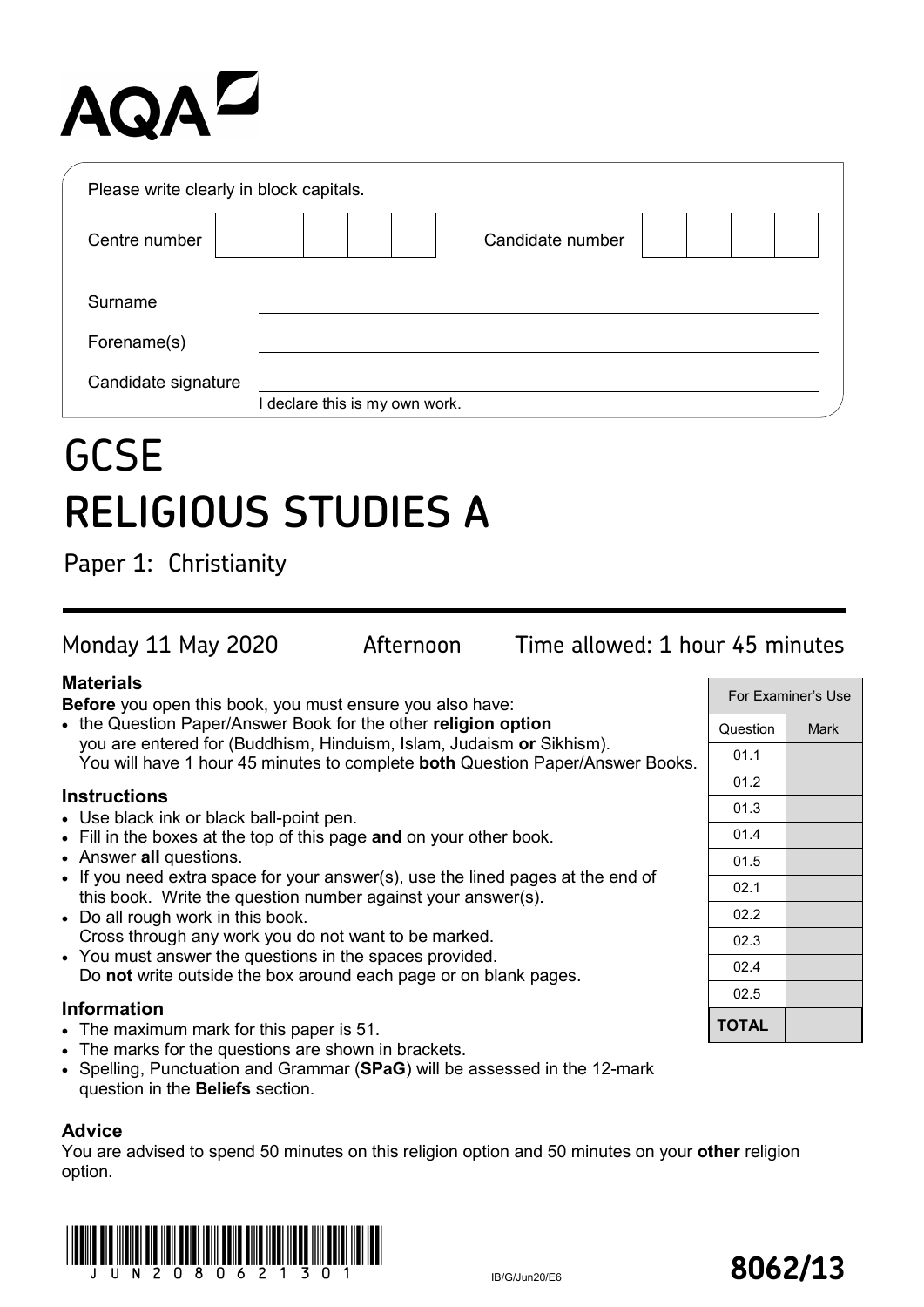| 0 1                                           | <b>Christianity: Beliefs</b>                                                                                                            | Do not write<br>outside the<br>box |
|-----------------------------------------------|-----------------------------------------------------------------------------------------------------------------------------------------|------------------------------------|
| $\mathbf{0}$<br>$1 \mid$<br>$\vert$ 1 $\vert$ | Which one of the following is not part of God's nature?<br>[1 mark]<br>Put a tick $(\checkmark)$ in the box next to the correct answer. |                                    |
|                                               | Just<br>A<br>Limited<br>B<br>$\mathbf C$<br>Loving<br>D<br>Oneness                                                                      | $\mathbf 1$                        |
| $\vert$ 2<br>$0 \mid 1 \mid$                  | Give two Christian beliefs about God's creation of the world.<br>[2 marks]<br>1                                                         |                                    |
|                                               | $2\overline{\phantom{a}}$                                                                                                               | $\mathbf{2}$                       |
|                                               |                                                                                                                                         |                                    |
|                                               |                                                                                                                                         |                                    |

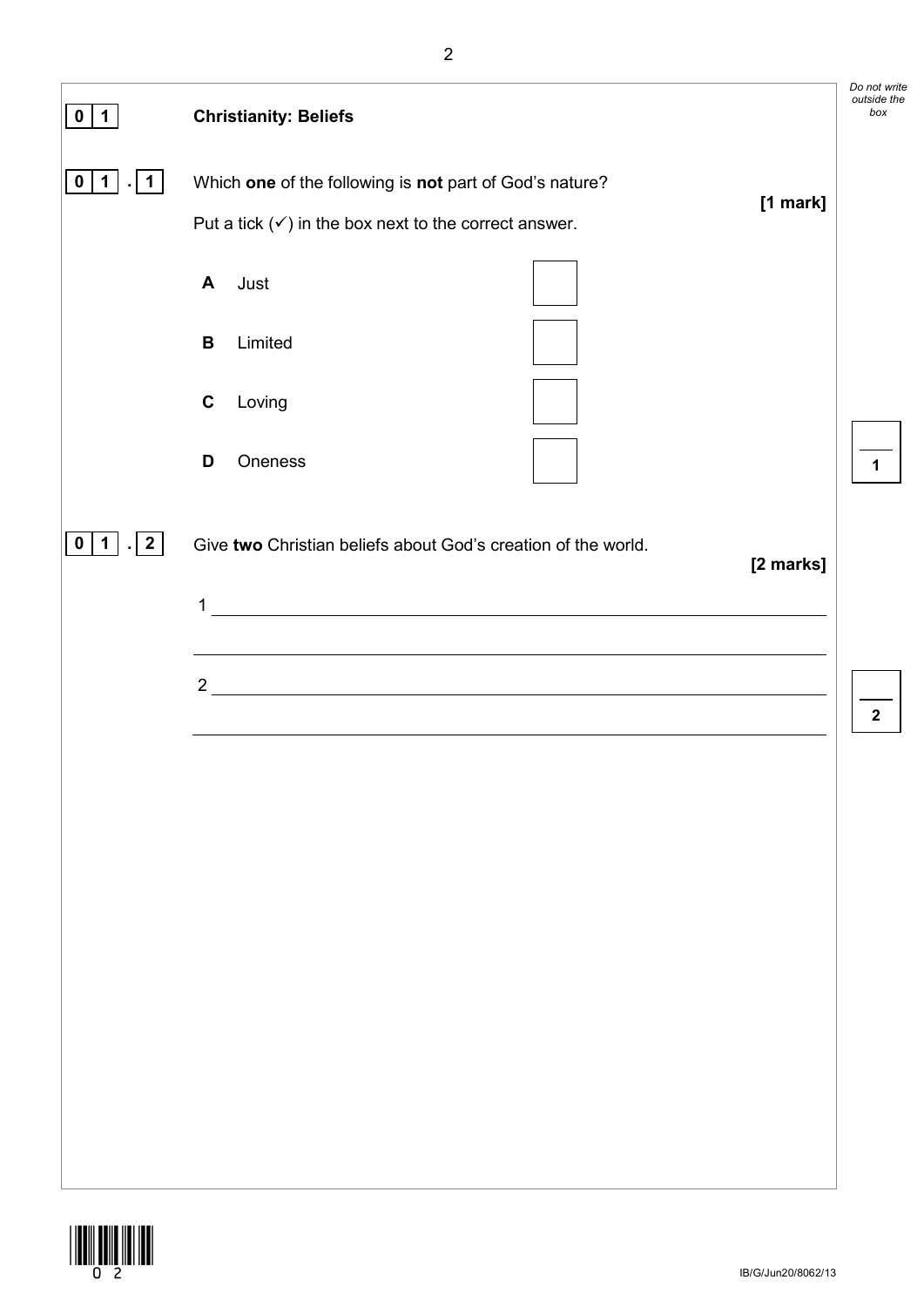|                                                                                                                                                                                       | [4 marks] |
|---------------------------------------------------------------------------------------------------------------------------------------------------------------------------------------|-----------|
|                                                                                                                                                                                       |           |
|                                                                                                                                                                                       |           |
| Explain two Christian beliefs about the role of Jesus Christ in salvation.<br>$\mathbf 0$<br>4<br>1<br>Refer to sacred writings or another source of Christian belief and teaching in | 4         |
| your answer.<br>[5 marks]                                                                                                                                                             |           |
|                                                                                                                                                                                       |           |
|                                                                                                                                                                                       |           |
|                                                                                                                                                                                       |           |
|                                                                                                                                                                                       | 5         |



3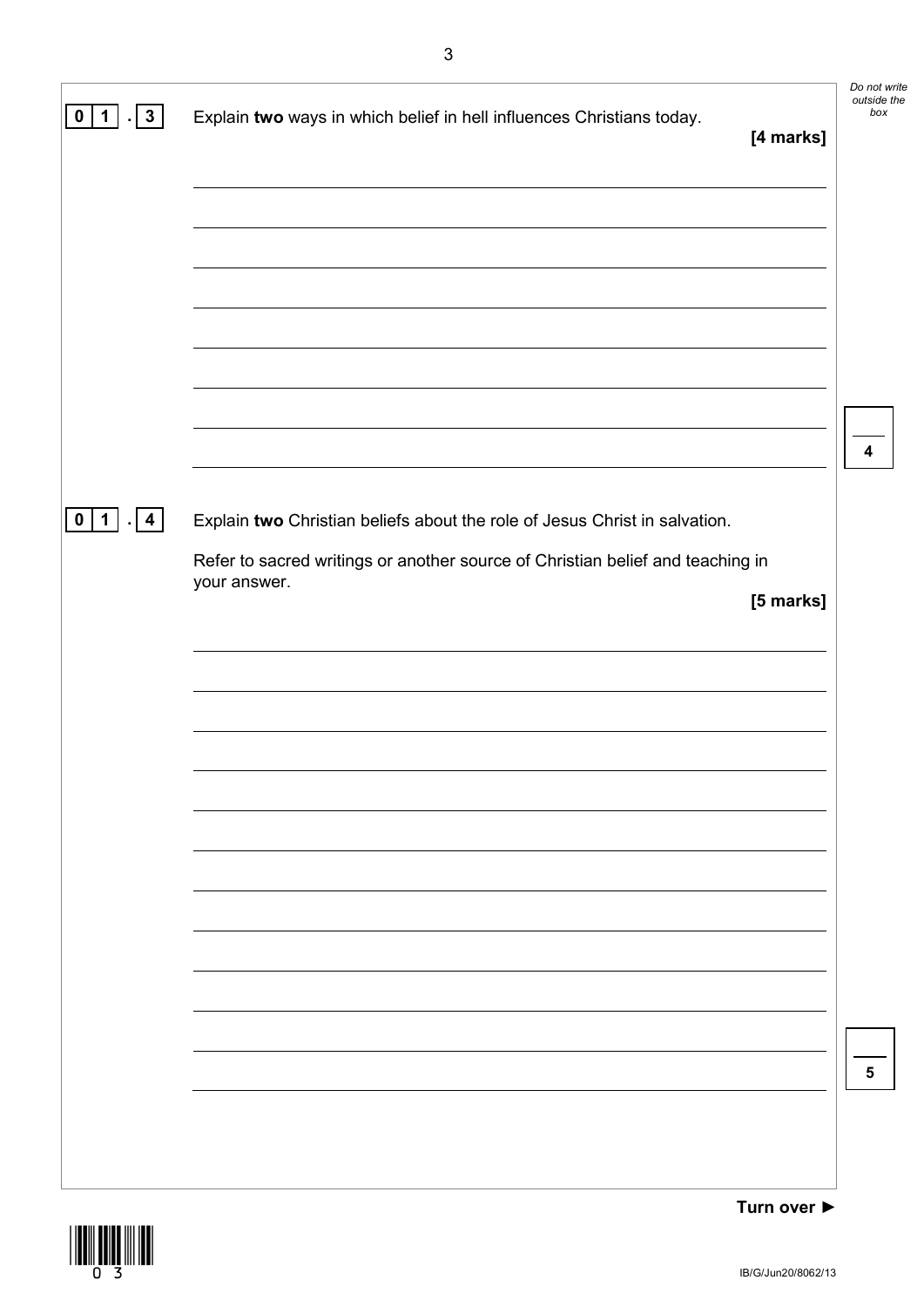| $5\phantom{1}$<br>0<br>1 | 'The resurrection of the dead is the most important Christian belief.'                                                                                                               |                |
|--------------------------|--------------------------------------------------------------------------------------------------------------------------------------------------------------------------------------|----------------|
|                          | Evaluate this statement.                                                                                                                                                             |                |
|                          | In your answer you should:<br>• refer to Christian teaching<br>• give reasoned arguments to support this statement<br>• give reasoned arguments to support a different point of view |                |
|                          | • reach a justified conclusion.                                                                                                                                                      | [12 marks]     |
|                          |                                                                                                                                                                                      | [SPaG 3 marks] |
|                          |                                                                                                                                                                                      |                |
|                          |                                                                                                                                                                                      |                |
|                          |                                                                                                                                                                                      |                |
|                          |                                                                                                                                                                                      |                |
|                          |                                                                                                                                                                                      |                |
|                          |                                                                                                                                                                                      |                |
|                          |                                                                                                                                                                                      |                |
|                          |                                                                                                                                                                                      |                |
|                          |                                                                                                                                                                                      |                |
|                          |                                                                                                                                                                                      |                |
|                          |                                                                                                                                                                                      |                |
|                          |                                                                                                                                                                                      |                |
|                          |                                                                                                                                                                                      |                |
|                          |                                                                                                                                                                                      |                |
|                          |                                                                                                                                                                                      |                |
|                          |                                                                                                                                                                                      |                |
|                          |                                                                                                                                                                                      |                |
|                          |                                                                                                                                                                                      |                |
|                          |                                                                                                                                                                                      |                |
|                          |                                                                                                                                                                                      |                |
|                          |                                                                                                                                                                                      |                |
|                          |                                                                                                                                                                                      |                |
|                          |                                                                                                                                                                                      |                |
|                          |                                                                                                                                                                                      |                |
|                          |                                                                                                                                                                                      |                |
|                          |                                                                                                                                                                                      |                |

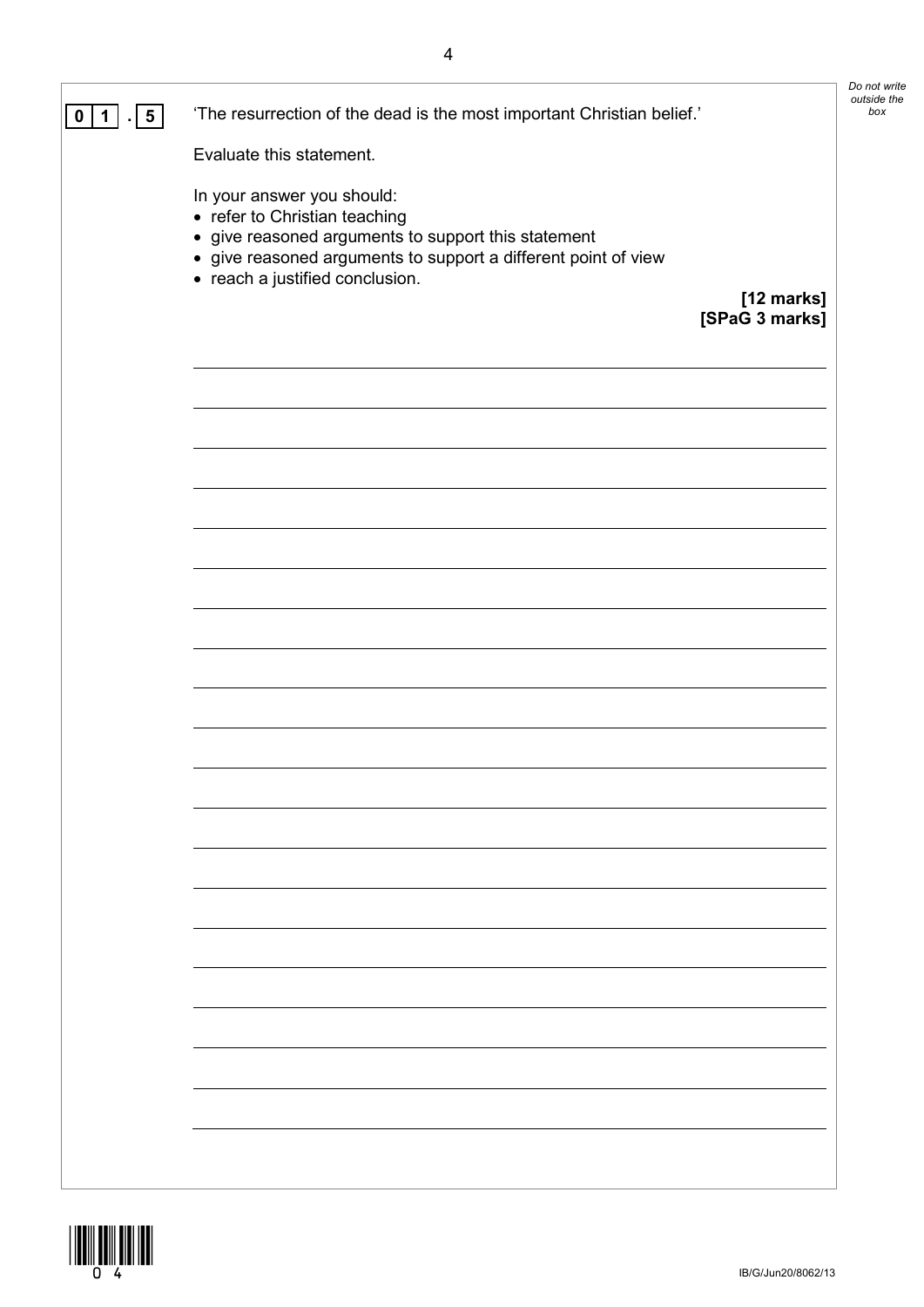*Do not write outside the box*

 $\begin{array}{c} \begin{array}{c} \begin{array}{c} \text{||} \\ \text{||} \end{array} \\ \text{||} \end{array} \\ \begin{array}{c} \begin{array}{c} \text{||} \\ \text{||} \end{array} \\ \text{||} \end{array} \end{array}$ 

**Turn over ►**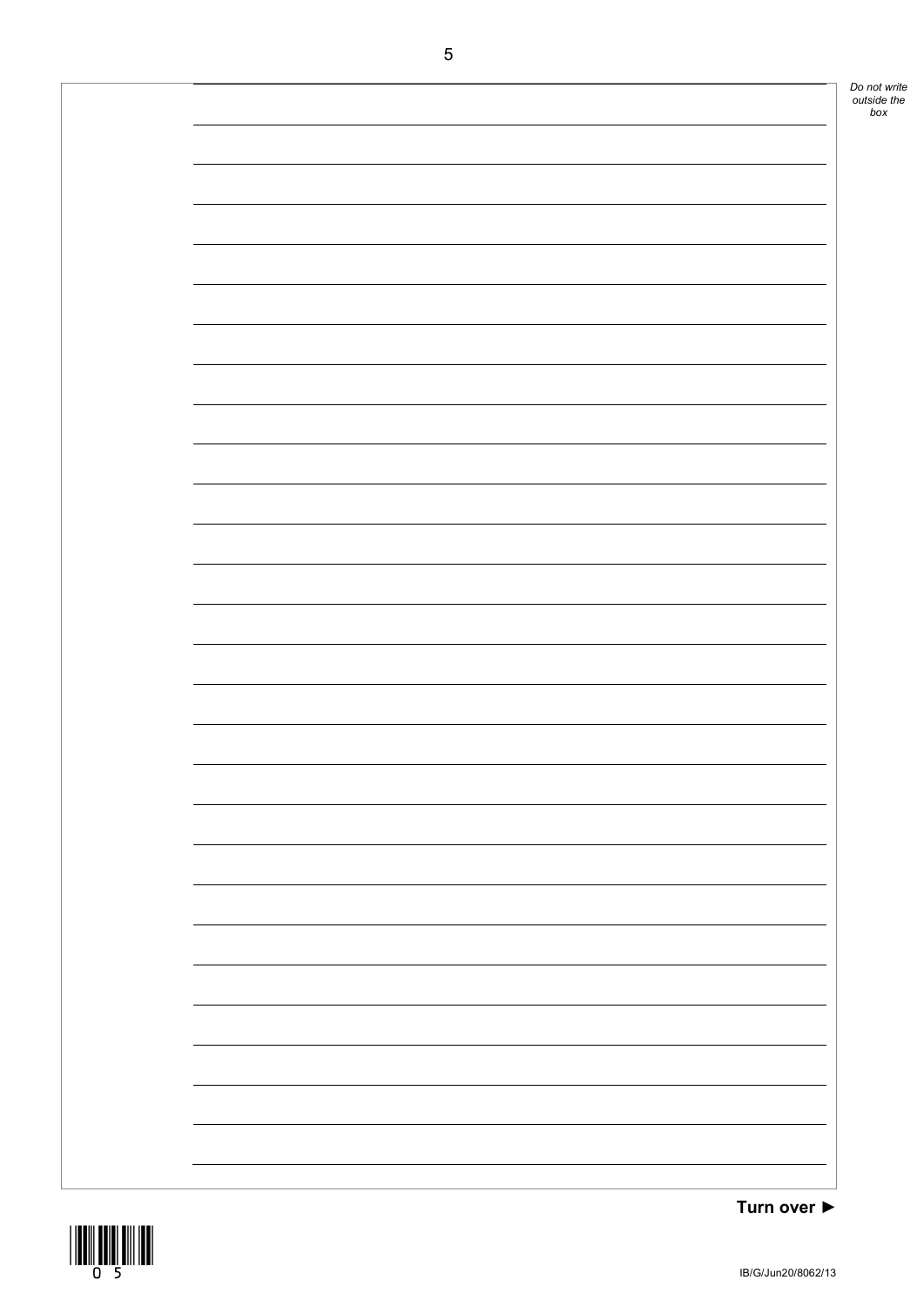|  | Do not write<br>outside the<br>box |
|--|------------------------------------|
|  |                                    |
|  |                                    |
|  |                                    |
|  |                                    |
|  |                                    |
|  |                                    |
|  |                                    |
|  |                                    |
|  |                                    |
|  |                                    |
|  |                                    |
|  |                                    |
|  |                                    |
|  |                                    |
|  |                                    |
|  |                                    |
|  |                                    |
|  |                                    |
|  |                                    |
|  |                                    |
|  |                                    |
|  |                                    |
|  |                                    |
|  |                                    |
|  |                                    |
|  | 15                                 |

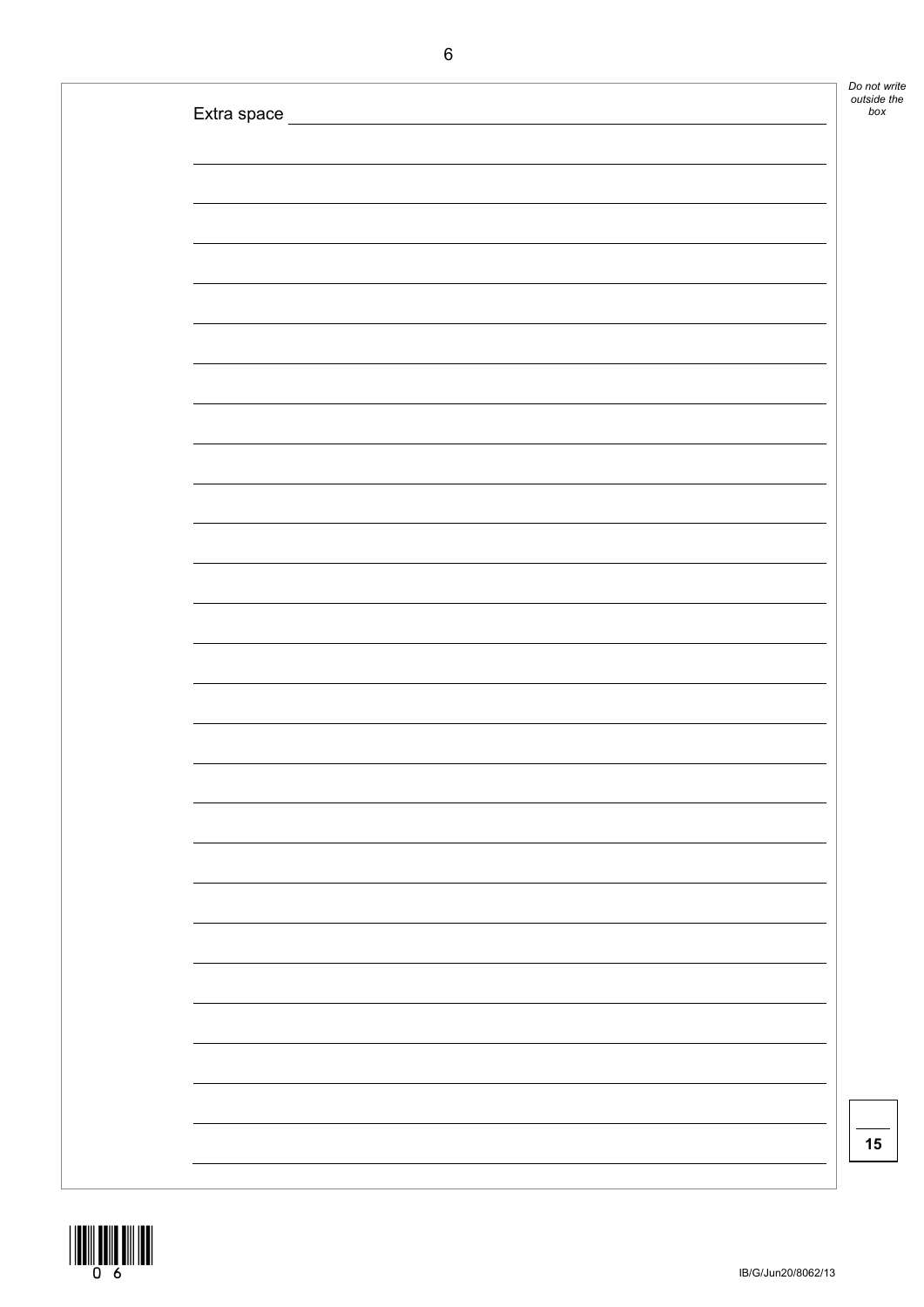| $0 \mid 2 \mid$                            | <b>Christianity: Practices</b>                                                                                                                                                                 | Do not write<br>outside the<br>box |
|--------------------------------------------|------------------------------------------------------------------------------------------------------------------------------------------------------------------------------------------------|------------------------------------|
| $\vert$ 2<br>$\mathbf 0$<br>$\mathbf 1$    | Which one of the following is a name for a ceremony in which adults become<br>members of the Christian Church?<br>[1 mark]<br>Put a tick $(\checkmark)$ in the box next to the correct answer. |                                    |
|                                            | A Believer's baptism                                                                                                                                                                           |                                    |
|                                            | В<br>Infant baptism                                                                                                                                                                            |                                    |
|                                            | Reconciliation<br>C                                                                                                                                                                            |                                    |
|                                            | The Eucharist<br>D                                                                                                                                                                             | 1                                  |
| $\vert$ 2<br>$\overline{2}$<br>$\mathbf 0$ | Give two types of Christian prayer.<br>[2 marks]                                                                                                                                               |                                    |
|                                            | <u> 1989 - Johann Barn, fransk politik (d. 1989)</u><br>1<br><u> 1989 - Johann Stoff, deutscher Stoffen und der Stoffen und der Stoffen und der Stoffen und der Stoffen und der</u>            |                                    |
|                                            | <u> 1989 - Johann Stoff, deutscher Stoffen und der Stoffen und der Stoffen und der Stoffen und der Stoffen und der</u><br>$\overline{2}$                                                       | $\mathbf{2}$                       |
|                                            | Question 2 continues on the next page                                                                                                                                                          |                                    |
|                                            |                                                                                                                                                                                                |                                    |
|                                            |                                                                                                                                                                                                |                                    |
|                                            |                                                                                                                                                                                                |                                    |
|                                            |                                                                                                                                                                                                |                                    |

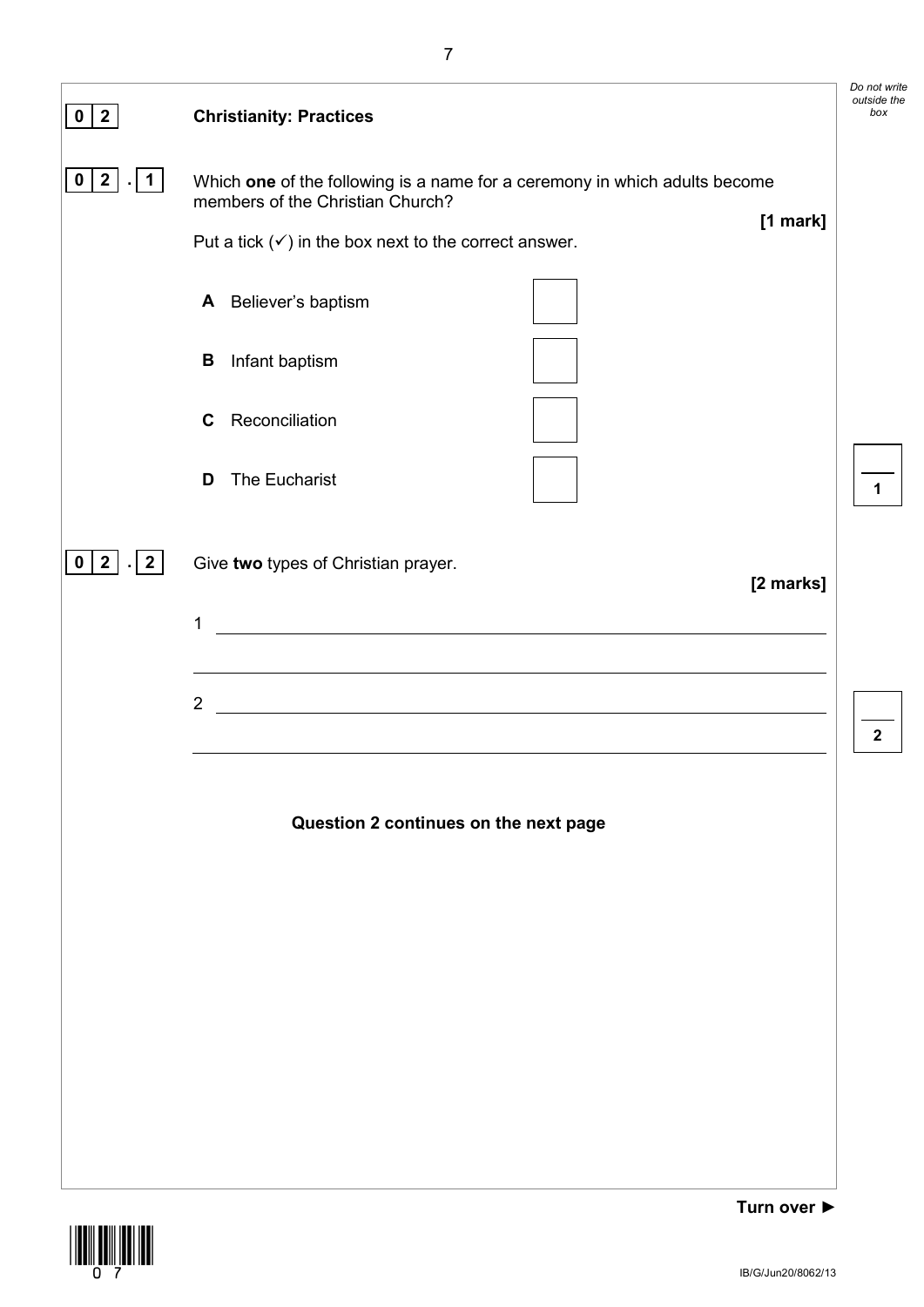| $\mathbf{3}$<br>0<br>$\mathbf{2}$ | Explain two contrasting ways in which pilgrimage is experienced in Lourdes.<br>[4 marks]                                                                                                 | Do not write<br>outside the<br>box |
|-----------------------------------|------------------------------------------------------------------------------------------------------------------------------------------------------------------------------------------|------------------------------------|
|                                   |                                                                                                                                                                                          |                                    |
|                                   |                                                                                                                                                                                          |                                    |
|                                   |                                                                                                                                                                                          | 4                                  |
| 2 <br>$\mathbf 0$                 | Explain two reasons why evangelism is important for the Christian Church.<br>Refer to sacred writings or another source of Christian belief and teaching in<br>your answer.<br>[5 marks] |                                    |
|                                   |                                                                                                                                                                                          |                                    |
|                                   |                                                                                                                                                                                          |                                    |
|                                   |                                                                                                                                                                                          |                                    |
|                                   |                                                                                                                                                                                          |                                    |
|                                   |                                                                                                                                                                                          | 5                                  |
|                                   |                                                                                                                                                                                          |                                    |

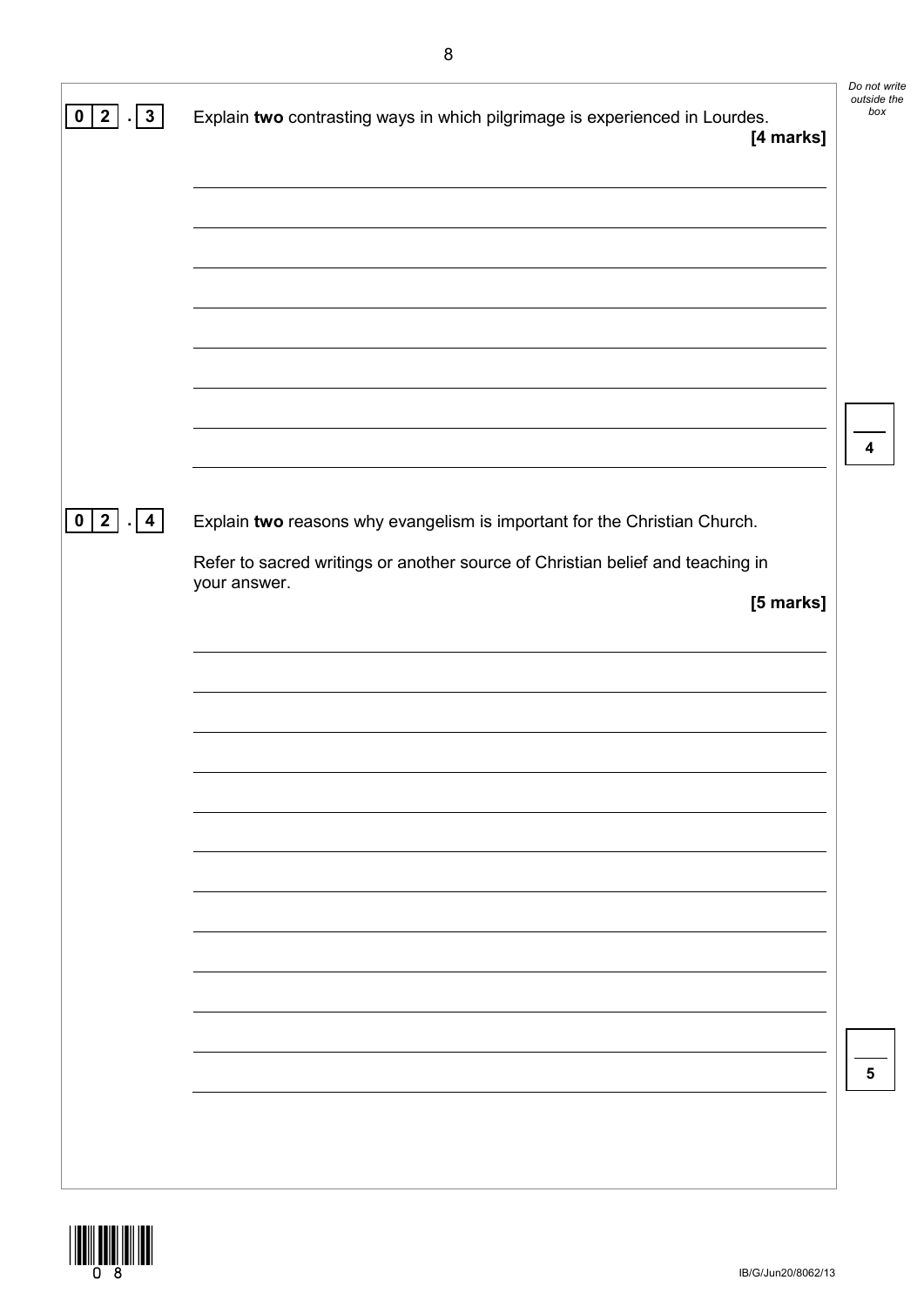| $\cdot$ 5<br>$\pmb{0}$<br>2 | 'Christmas is the most important Christian celebration.'                             |            |
|-----------------------------|--------------------------------------------------------------------------------------|------------|
|                             | Evaluate this statement.                                                             |            |
|                             | In your answer you should:                                                           |            |
|                             | • refer to Christian teaching<br>• give reasoned arguments to support this statement |            |
|                             | • give reasoned arguments to support a different point of view                       |            |
|                             | • reach a justified conclusion.                                                      | [12 marks] |
|                             |                                                                                      |            |
|                             |                                                                                      |            |
|                             |                                                                                      |            |
|                             |                                                                                      |            |
|                             |                                                                                      |            |
|                             |                                                                                      |            |
|                             |                                                                                      |            |
|                             |                                                                                      |            |
|                             |                                                                                      |            |
|                             |                                                                                      |            |
|                             |                                                                                      |            |
|                             |                                                                                      |            |
|                             |                                                                                      |            |
|                             |                                                                                      |            |
|                             |                                                                                      |            |
|                             |                                                                                      |            |
|                             |                                                                                      |            |
|                             |                                                                                      |            |
|                             |                                                                                      |            |
|                             |                                                                                      |            |
|                             |                                                                                      |            |
|                             |                                                                                      |            |
|                             |                                                                                      |            |
|                             |                                                                                      |            |
|                             |                                                                                      |            |
|                             |                                                                                      |            |
|                             |                                                                                      |            |
|                             |                                                                                      |            |



**Turn over ►**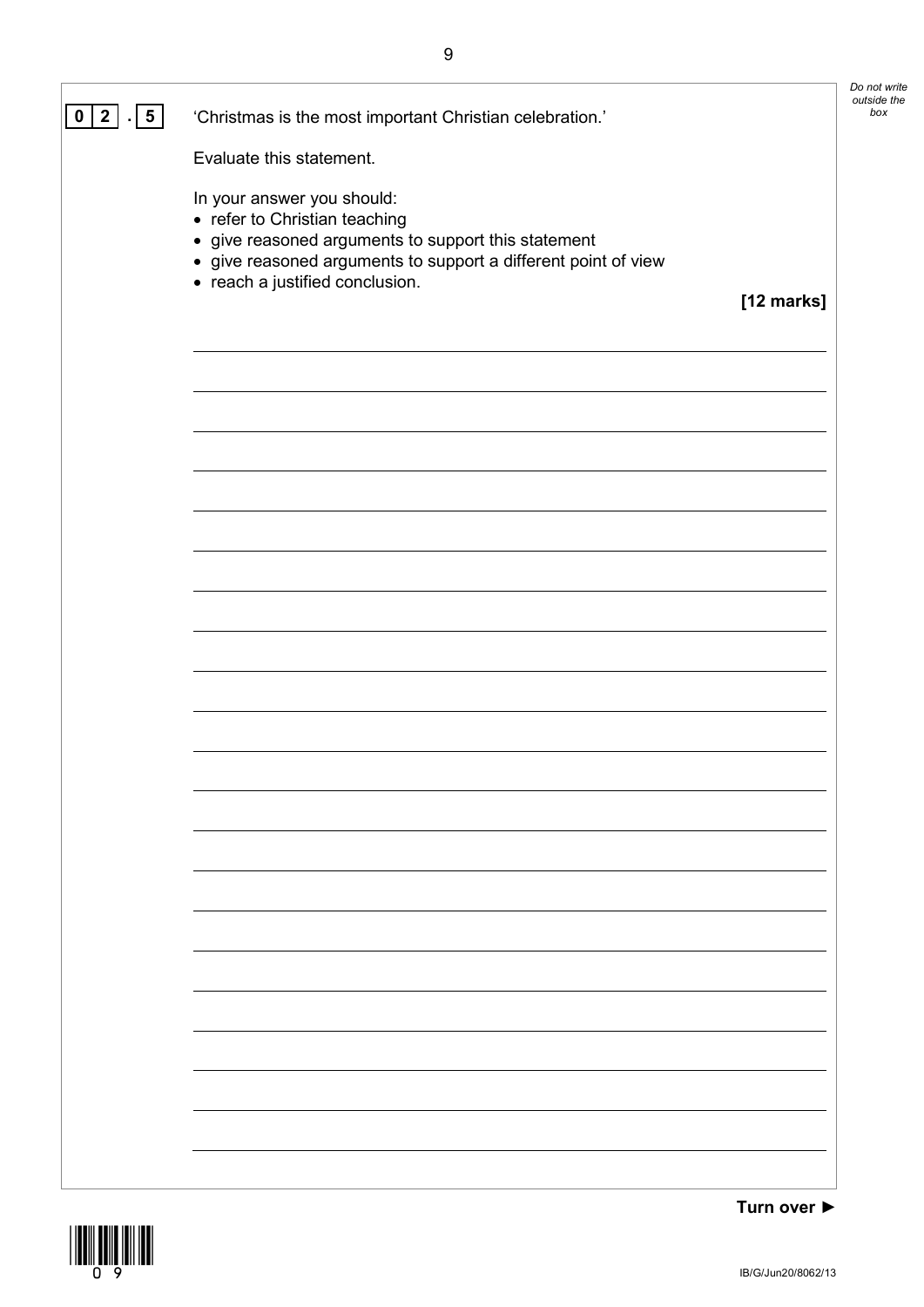



*box*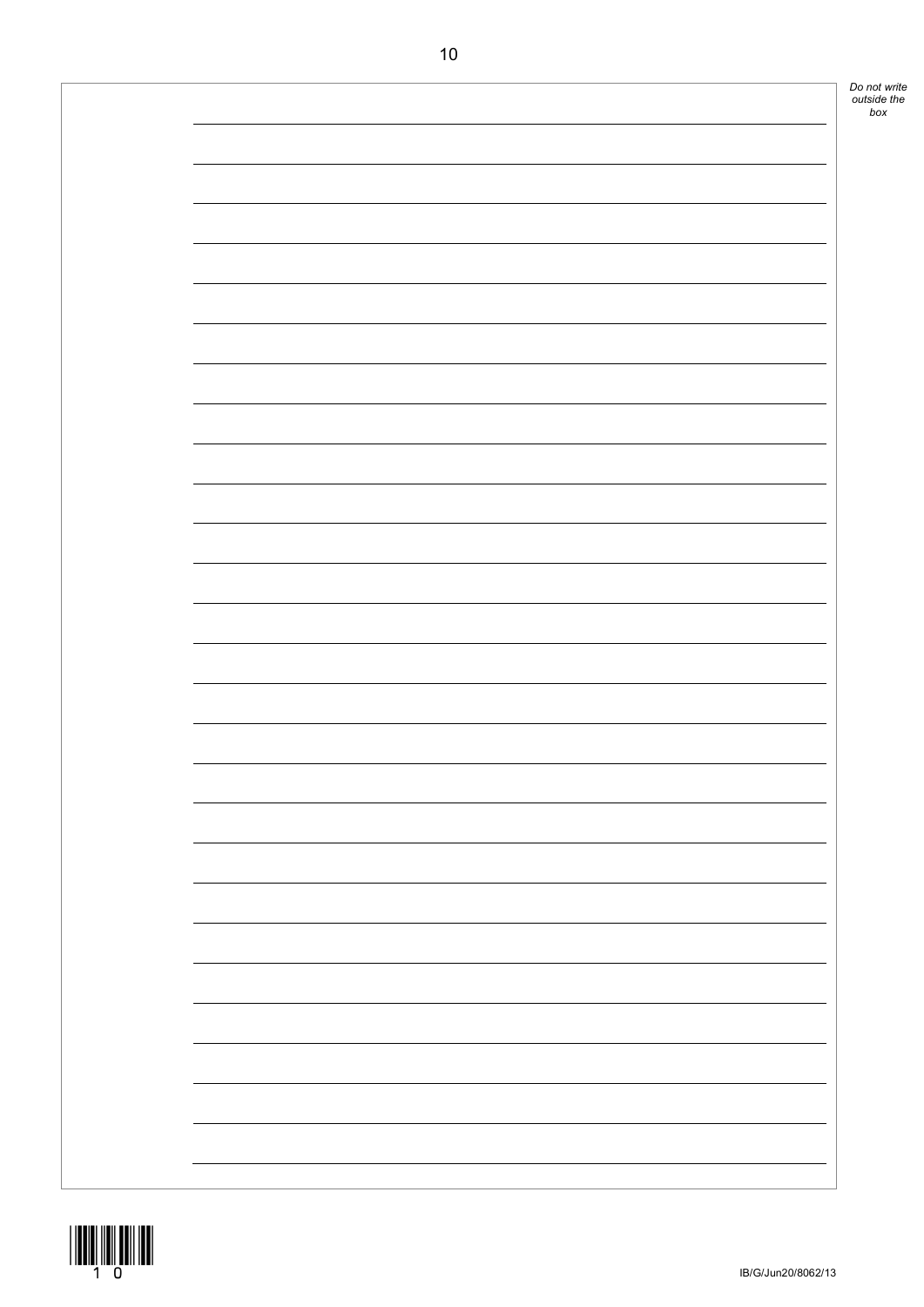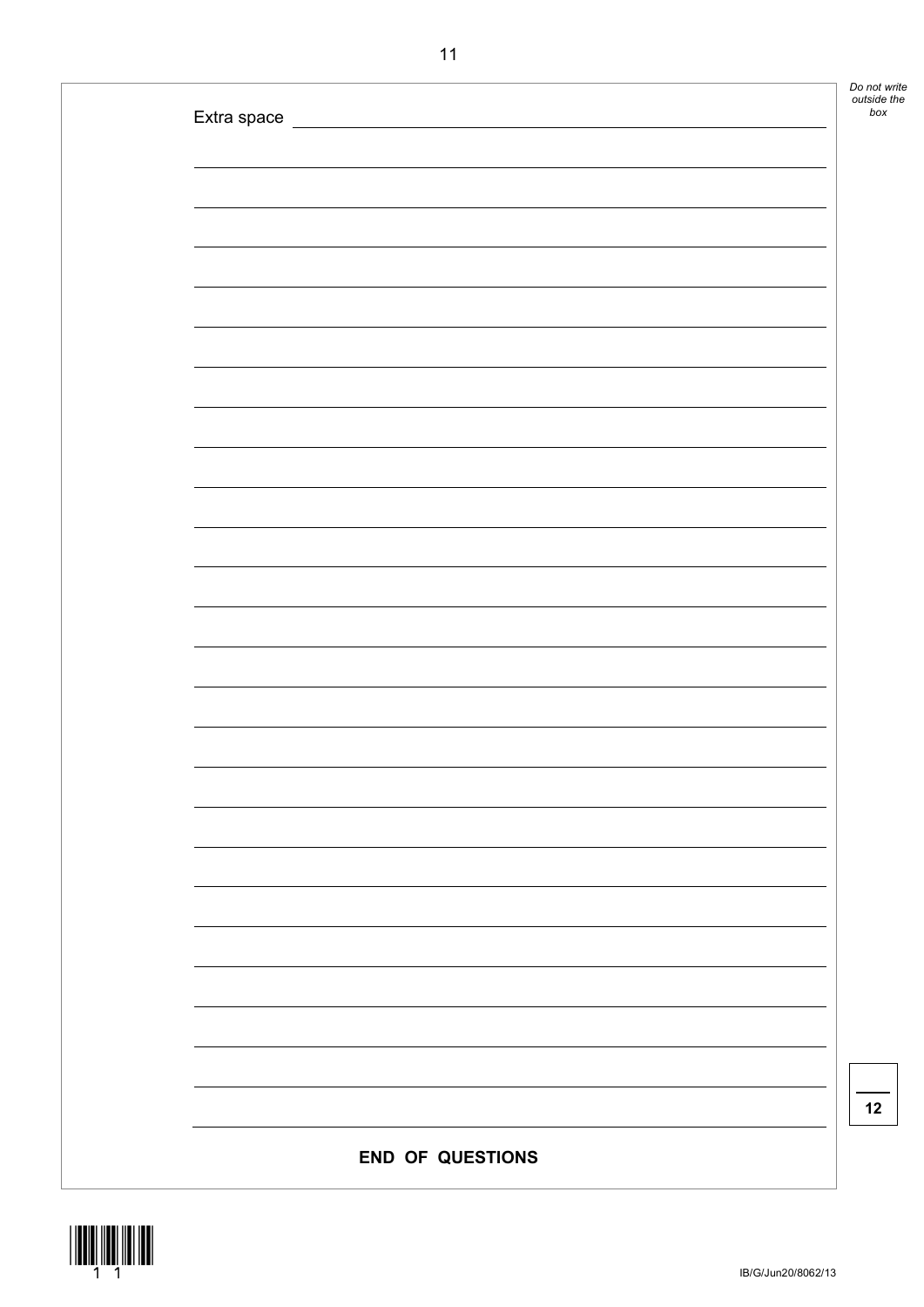

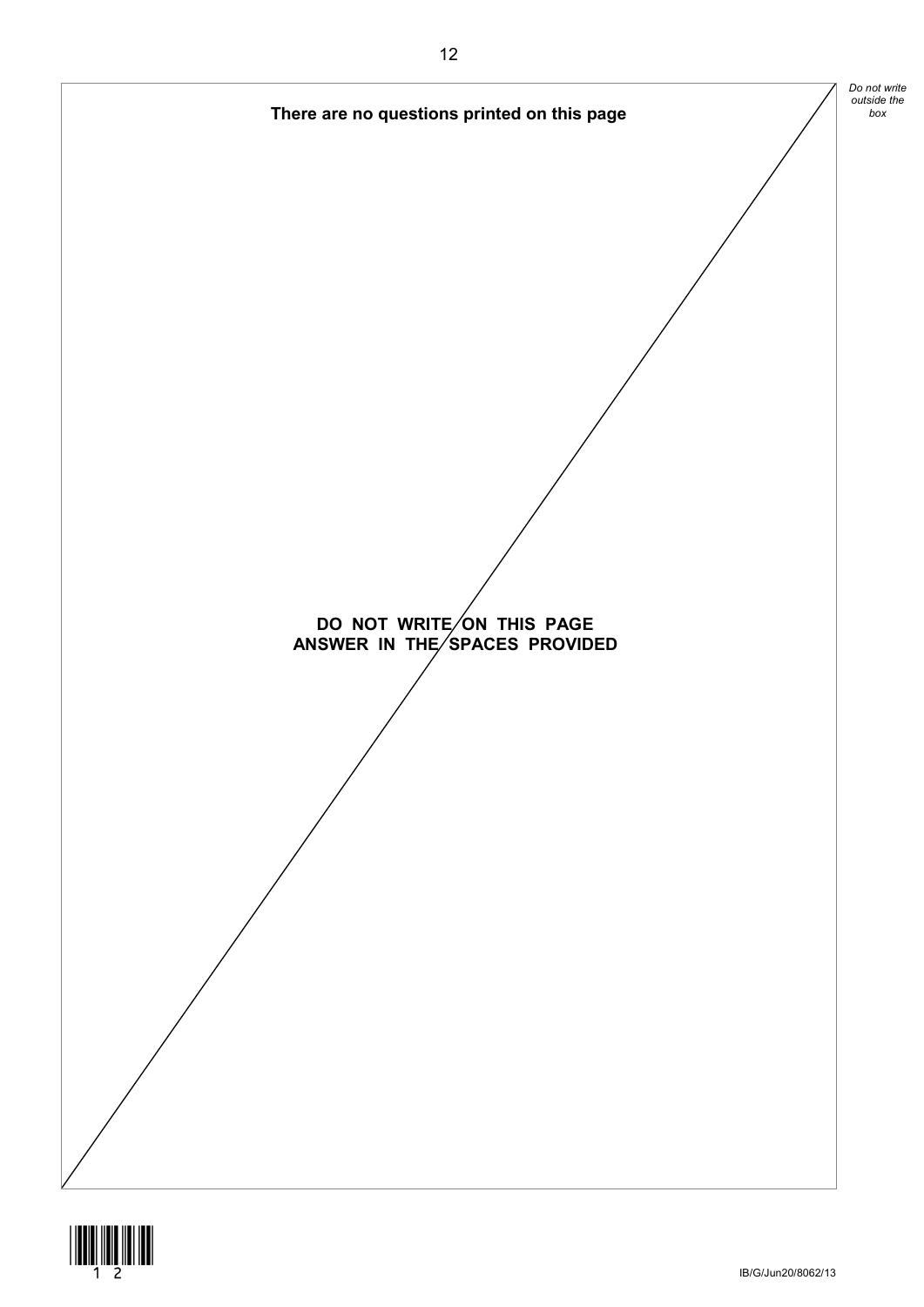|                    | Do not write<br>outside the |
|--------------------|-----------------------------|
|                    | box                         |
| <b>ind margin.</b> |                             |
|                    |                             |
|                    |                             |
|                    |                             |
|                    |                             |
|                    |                             |
|                    |                             |
|                    |                             |

| Question |                                                                                      |
|----------|--------------------------------------------------------------------------------------|
| number   | Additional page, if required.<br>Write the question numbers in the left-hand margin. |
|          |                                                                                      |
|          |                                                                                      |
|          |                                                                                      |
|          |                                                                                      |
|          |                                                                                      |
|          |                                                                                      |
|          |                                                                                      |
|          |                                                                                      |
|          |                                                                                      |
|          |                                                                                      |
|          |                                                                                      |
|          |                                                                                      |
|          |                                                                                      |
|          |                                                                                      |
|          |                                                                                      |
|          |                                                                                      |
|          |                                                                                      |
|          |                                                                                      |
|          |                                                                                      |
|          |                                                                                      |
|          |                                                                                      |
|          |                                                                                      |
|          |                                                                                      |
|          |                                                                                      |
|          |                                                                                      |
|          |                                                                                      |
|          |                                                                                      |
|          |                                                                                      |
|          |                                                                                      |
|          |                                                                                      |
|          |                                                                                      |
|          |                                                                                      |
|          |                                                                                      |
|          |                                                                                      |
|          |                                                                                      |
|          |                                                                                      |
|          |                                                                                      |
|          |                                                                                      |
|          |                                                                                      |
|          |                                                                                      |
|          |                                                                                      |
|          |                                                                                      |
|          |                                                                                      |
|          |                                                                                      |
|          |                                                                                      |
|          |                                                                                      |
|          |                                                                                      |
|          |                                                                                      |
|          |                                                                                      |

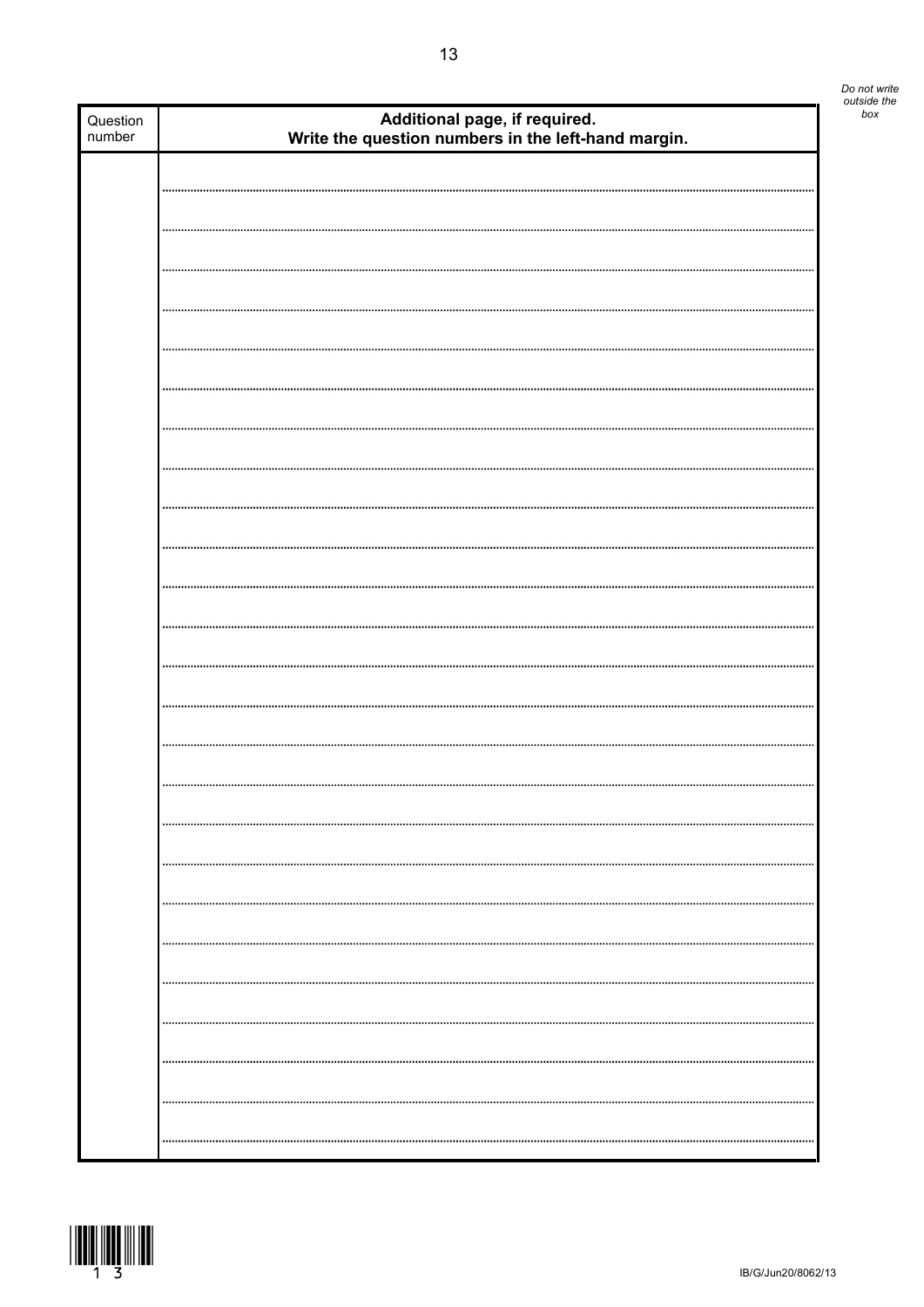| Question<br>number | Additional page, if required.<br>Write the question numbers in the left-hand margin. | box |
|--------------------|--------------------------------------------------------------------------------------|-----|
|                    |                                                                                      |     |
|                    |                                                                                      |     |
|                    |                                                                                      |     |
|                    |                                                                                      |     |
|                    |                                                                                      |     |
|                    |                                                                                      |     |
|                    |                                                                                      |     |
|                    |                                                                                      |     |
|                    |                                                                                      |     |
|                    |                                                                                      |     |
|                    |                                                                                      |     |
|                    |                                                                                      |     |
|                    |                                                                                      |     |
|                    |                                                                                      |     |
|                    |                                                                                      |     |
|                    |                                                                                      |     |
|                    |                                                                                      |     |
|                    |                                                                                      |     |
|                    |                                                                                      |     |
|                    |                                                                                      |     |
|                    |                                                                                      |     |
|                    |                                                                                      |     |
|                    |                                                                                      |     |
|                    |                                                                                      |     |
|                    |                                                                                      |     |
|                    |                                                                                      |     |
|                    |                                                                                      |     |
|                    |                                                                                      |     |
|                    |                                                                                      |     |
|                    |                                                                                      |     |
|                    |                                                                                      |     |
|                    |                                                                                      |     |
|                    |                                                                                      |     |
|                    |                                                                                      |     |
|                    |                                                                                      |     |
|                    |                                                                                      |     |
|                    |                                                                                      |     |
|                    |                                                                                      |     |
|                    |                                                                                      |     |
|                    |                                                                                      |     |

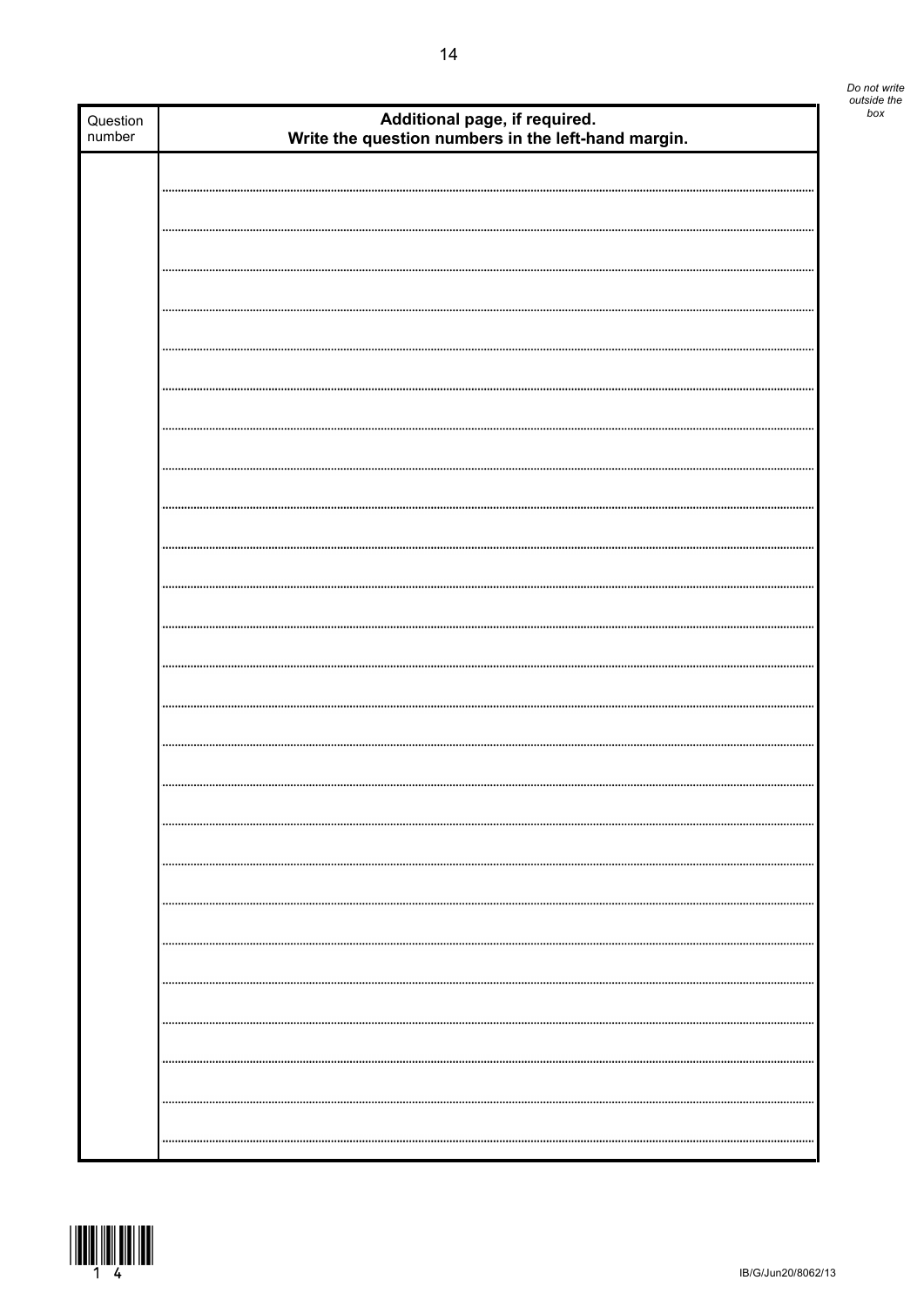|                    |                                                                                      | Do not write<br>outside the |
|--------------------|--------------------------------------------------------------------------------------|-----------------------------|
| Question<br>number | Additional page, if required.<br>Write the question numbers in the left-hand margin. | box                         |
|                    |                                                                                      |                             |
|                    |                                                                                      |                             |
|                    |                                                                                      |                             |
|                    |                                                                                      |                             |
|                    |                                                                                      |                             |
|                    |                                                                                      |                             |
|                    | <br>                                                                                 |                             |
|                    |                                                                                      |                             |
|                    |                                                                                      |                             |

| Question<br>number | Additional page, if required.<br>Write the question numbers in the left-hand margin. |
|--------------------|--------------------------------------------------------------------------------------|
|                    |                                                                                      |
|                    |                                                                                      |
|                    |                                                                                      |
|                    |                                                                                      |
|                    |                                                                                      |
|                    |                                                                                      |
|                    |                                                                                      |
|                    |                                                                                      |
|                    |                                                                                      |
|                    |                                                                                      |
|                    |                                                                                      |
|                    |                                                                                      |
|                    |                                                                                      |
|                    |                                                                                      |
|                    |                                                                                      |
|                    |                                                                                      |
|                    |                                                                                      |
|                    |                                                                                      |
|                    |                                                                                      |
|                    |                                                                                      |
|                    |                                                                                      |
|                    |                                                                                      |
|                    |                                                                                      |
|                    |                                                                                      |
|                    |                                                                                      |
|                    |                                                                                      |